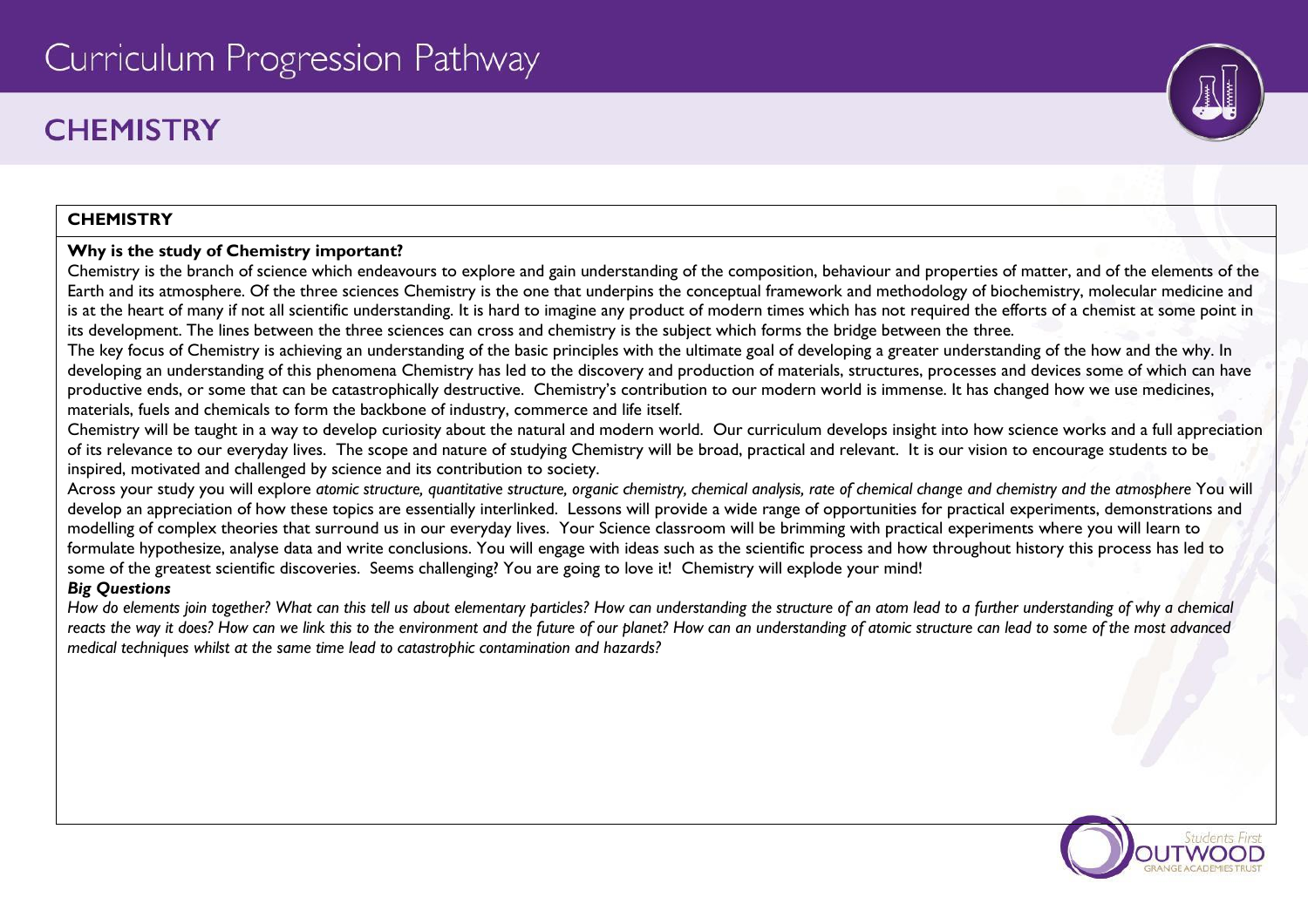#### **What skills will the study of Chemistry teach you?**

You are a citizen in this world and you need to know how the natural and modern world works. It will teach you to;-

- Understand theories that explain phenomena
- Apply basic ideas and models that support understanding
- Evaluate models and theories
- Present theories in mathematical form
- Recall quantitative relationships
- Derive quantitative relationships between various measured quantities
- Explain how theories are borne out by experiment
- Apply experimental procedure and understand that it is a measure of success of a theory
- Present, interpret and evaluate experimental data
- Apply mathematical skills to solve problems
- Develop a deeper understanding of everyday experiences including the natural world and modern devices

#### **What will you know and understand from your study of Chemistry?**

- Develop scientific knowledge and conceptual understanding of Chemistry
- Develop understanding of the nature, processes and methods of how the elements interact
- Develop and learn to apply observational, practical, modelling, enquiry and problem-solving skills, both in the laboratory, in the field and in other learning environments
- Develop their ability to evaluate claims based on scientific discoveries through critical analysis of the methodology evidence and conclusions, both qualitatively and quantitatively

#### **How does your study of Chemistry support your study in other subjects?**

Study of any subject in our curriculum takes full advantage of links with other subject areas- we term these as interdisciplinary links and we make the most of them because we know that deep learning requires the transference of knowledge and skills from one topic of learning to another. Once you can transfer your learning across topics and subject areas then you are really mastering what you know and how to apply your understanding and skills.

Chemistry touches on so many other subjects such as mathematics, *applied Mathematics, Chemistry, Biology, Music, Construction and Design*. You will learn methods of thinking and research that are widely applicable to other subject areas helping your thinking in all subjects. As a science Chemistry relies heavily upon evidence to test predictions and theories. Through developing mathematical techniques as well as applying reasoning your skills to present and justify information can be applied to most careers and further education.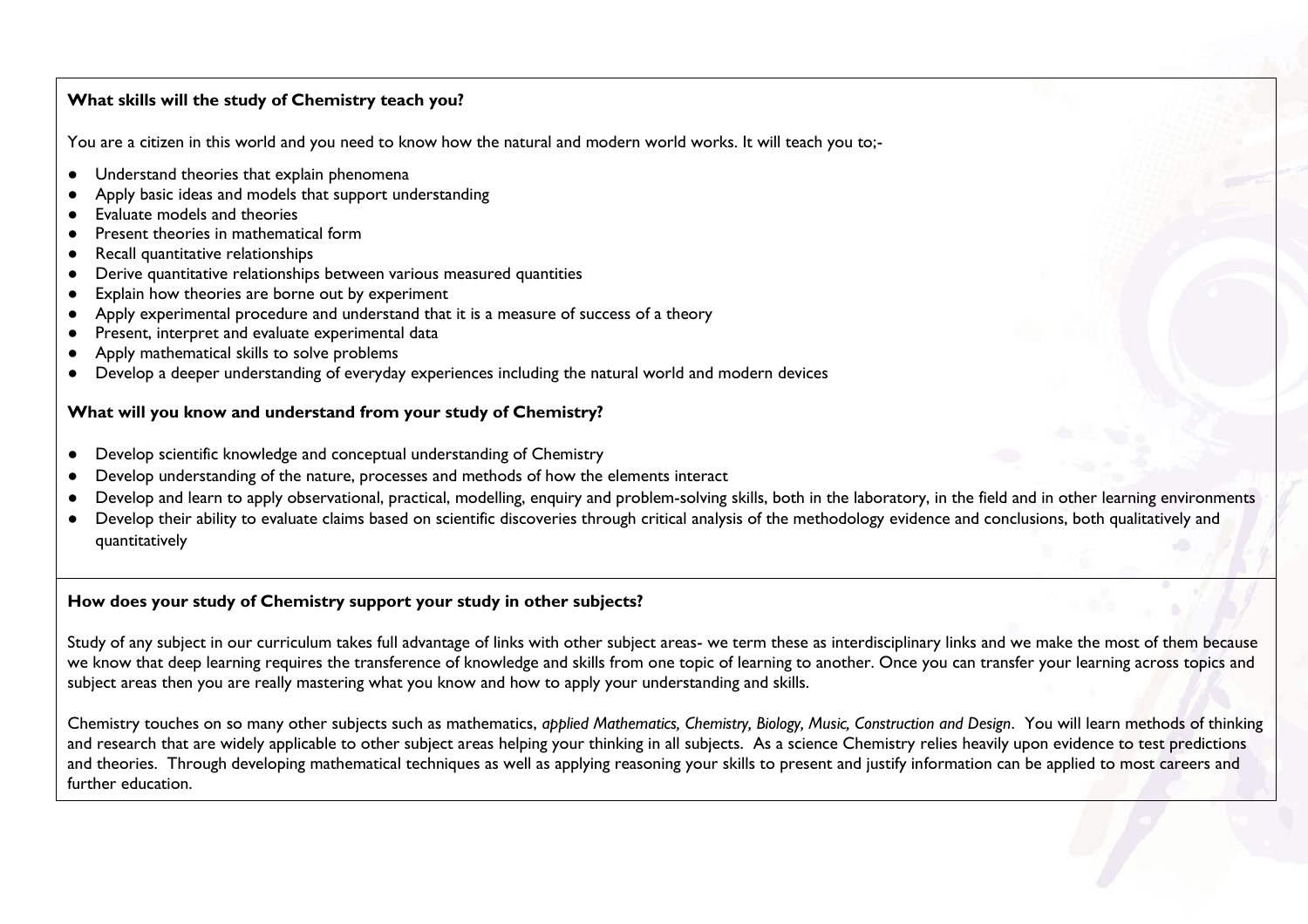Across the teaching of subjects, teachers will make reference to your learning in other areas such as Mathematics, Biology and Physics and this will help you to develop your understanding. There are even opportunities to apply this learning in Y7 and 8 when interdisciplinary study days are organised to deepen your understanding across the curriculum such as when our STEM departments work together to solve a common problem.

#### **How can you deepen your understanding of Chemistry?**

Our Science department offers lots of great opportunities for you to really engage with this fabulous subject. Why not look out for the large range of enrichment clubs on offer, with a different theme each term for Years 7, 8 and 9. We offer STEM events and activities that may include opportunities to visit local colleges and universities and visitors to the academy offering extra enrichments such as Robotics. There may be visits to science museums and events that celebrate great scientists and discoveries. We offer after school support sessions for GCSE students and work with other departments to enhance learning such as maths in science and geography in science. Get involved!

#### **How are you assessed in Chemistry?**

Throughout the 5 year study of Chemistry (3 years at KS3 and 2 years at GCSE) you are assessed in Chemistry using the following assessment objectives which ensure that you can cumulatively build your subject understanding in preparation for future GCSE and A Level study. There are half-termly assessment points each year that we term Praising Stars©. For years 7, 8 and 9 we base our assessment on our subject mapping of the age related expectations across the curriculum, assessing students' performance at their current stage of study against expectation. At GCSE in years 10 and 11 we make informed predictions informed by our holistic assessment of their progress against the key assessment objectives and their aspirational GCSE targets.

#### **Key Assessment Objectives**

AO1: Demonstrate knowledge and understanding of:

- Scientific ideas
- Scientific techniques
- Scientific procedures

AO2: Apply knowledge and understanding of:

- Scientific ideas
- Scientific enquiry
- Scientific techniques and procedures

AO3: Analyse information and ideas to:

- Interpret and evaluate
- Make judgements and draw conclusions
- Develop and improve experimental procedures

#### **How can chemistry support your future?**

Of course we offer the study of GCSE and A Level Chemistry at academies with post 16 and we encourage your continued study in this fantastic subject. Yet we know that choice and personal interest are important aspects of worthy study. Whether you have continued your study of chemistry into GCSE or A level or not you will have gained access to this enriching subject and its study will have taught you to think differently and deeply.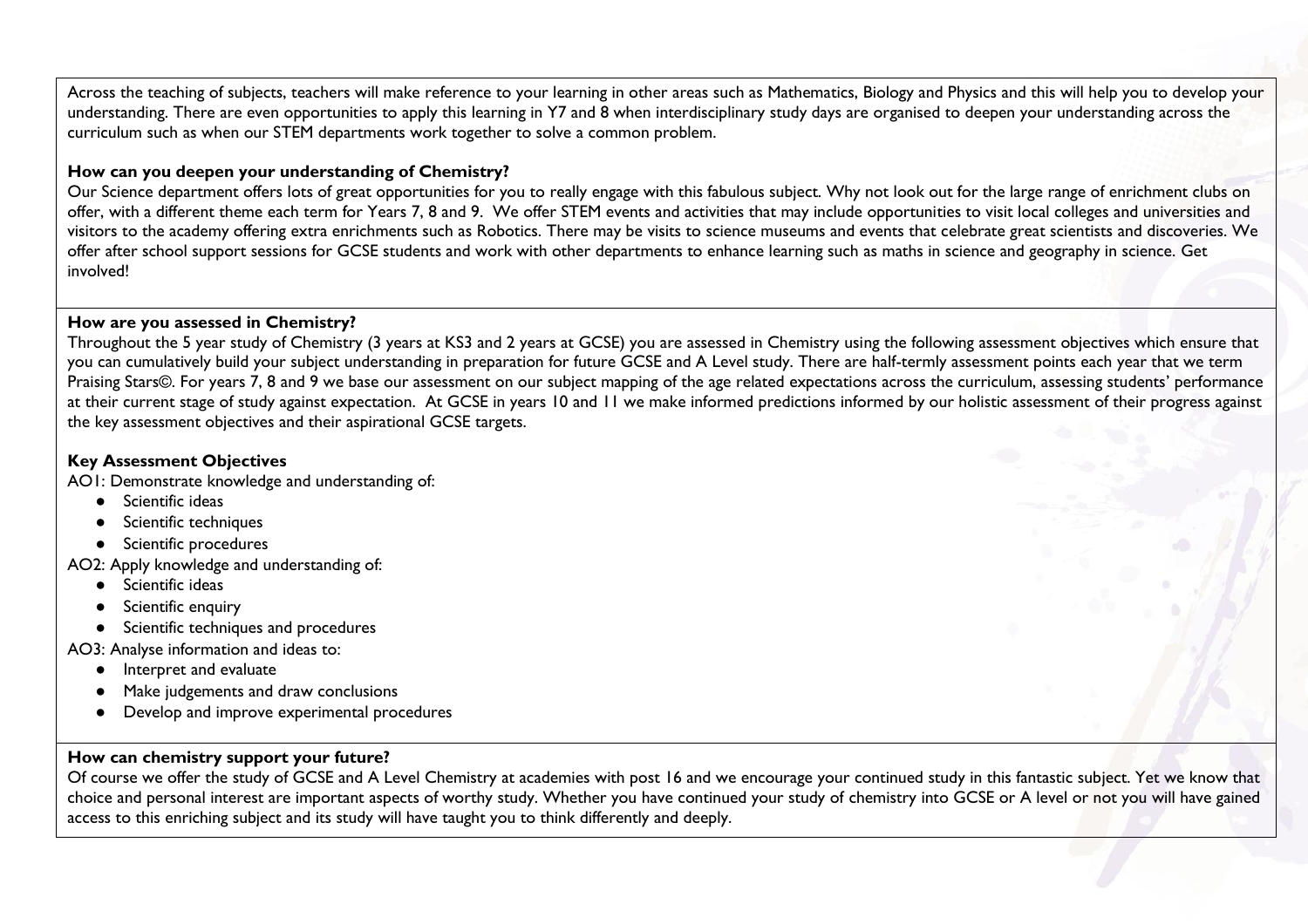Chemistry is offered at most prestigious universities either as a single honours or a joint honours subject studied alongside other disciplines e.g. chemical engineering, veterinary sciences and medicine. The very fact that you have been able to study Chemistry strengthens your analytical thinking and mathematical reasoning that will help your future application be they for colleges, universities, apprenticeships or employment. Careers that the study of Chemistry supports include:

- Teaching!
- Medicine
- Veterinary science
- Chemical Engineering
- Forensic Science
- Biochemistry
- Pharmacy

#### **SCIENCE CURRICULUM PROGRESSION PATHWAY AT OUTWOOD ACADEMY REDCAR**

|                 | Year 7                                                                                                                                           | Year <sub>8</sub>                                                              | Year 9                                      | Year 10                                                              | Year II                                                                                                                                                                                    |
|-----------------|--------------------------------------------------------------------------------------------------------------------------------------------------|--------------------------------------------------------------------------------|---------------------------------------------|----------------------------------------------------------------------|--------------------------------------------------------------------------------------------------------------------------------------------------------------------------------------------|
| Autumn I        | Unit I Introduction to<br>Science - bridging the gap<br>between KS2 and KS3 and<br>looking at core science skills.<br>Unit 2 - Matter and Energy | Unit I - Practical and<br>Investigation skills.<br>Unit 2 - Matter and energy. | Space.<br>The Skeletal System.<br>Rocks.    | Waves.<br>Particle Model of Matter.                                  | Masterclasses for:-<br>C <sub>2</sub> Bonding,<br>C3 Quantitative Chemistry<br>C4 Chemical Changes<br>PI Energy<br>P2 Electricity                                                          |
| <b>Autumn 2</b> | Unit 2 - Matter and Energy.<br>Unit 3 - Chemical<br>substances.                                                                                  | Unit 2 - Matter and energy.<br>Unit 3 - Organ systems.                         | Light and Sound Waves.<br>Living Organisms. | Cell Biology. Bonding,<br>Structure and the<br>properties of matter. | Masterclasses for:-<br>C1 Atomic Structure<br><b>B4 Bioenergetics</b><br>P3 Particle Model of Matter<br><b>P4 Atomic Structure</b><br>Gap Analysis                                         |
| <b>Spring I</b> | Unit 3 - Chemical<br>substances.<br>Unit 4 - Animal Organ<br>systems.                                                                            | Unit 3 - Organ systems.<br>Unit 4 - Chemical reactions.                        | <b>Chemical Patterns.</b>                   | Organisation and cell<br>transport. Energy.                          | C6 Rates of Reaction<br>C7 Organic Chemistry<br>C8 Chemical Analysis<br>C9 Chemistry of the<br>Atmosphere<br>P8 Space - Triple Only<br>Biology and Physics Paper 2<br><b>Masterclasses</b> |